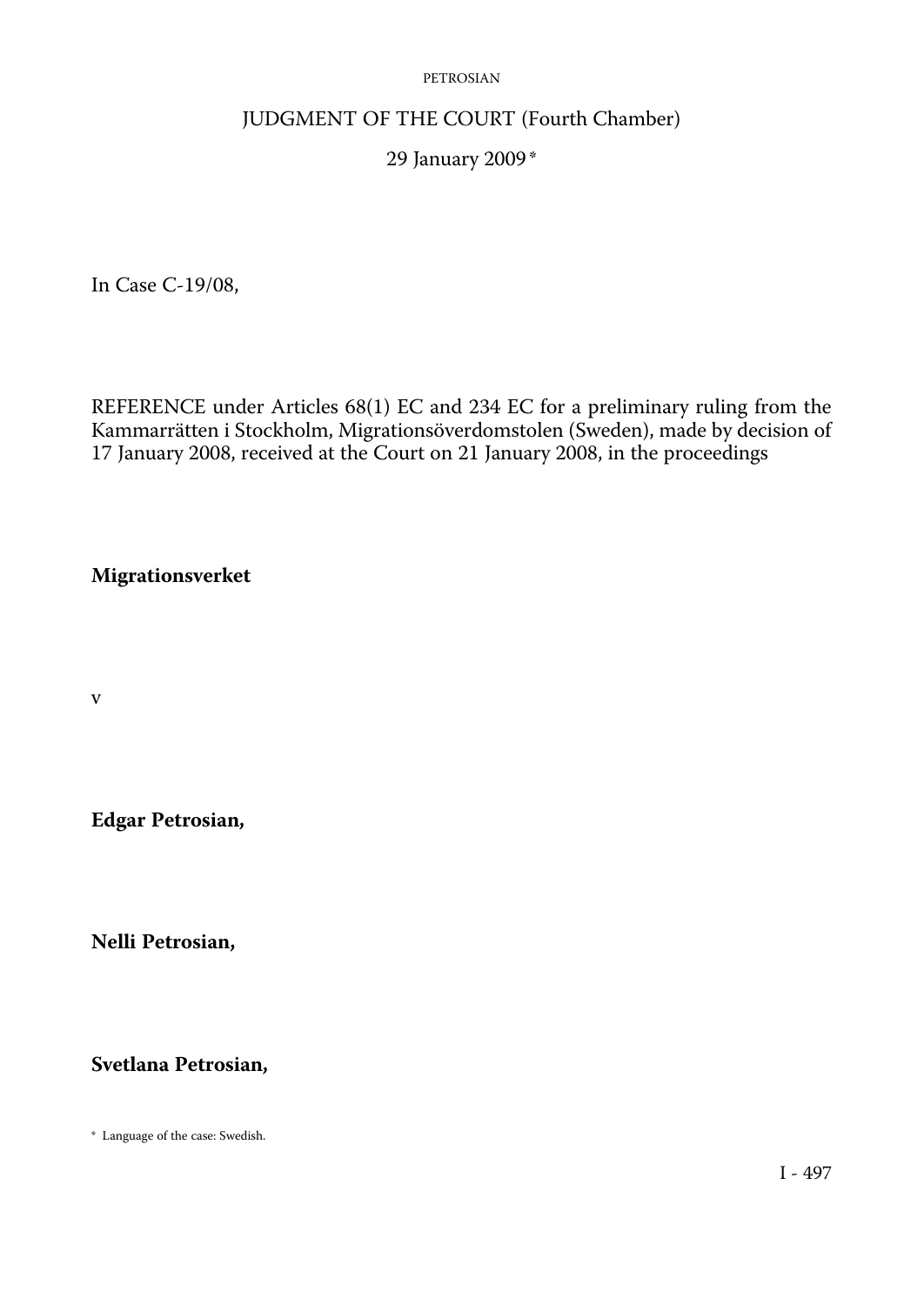**David Petrosian,** 

**Maxime Petrosian,** 

## THE COURT (Fourth Chamber),

composed of K. Lenaerts, President of the Chamber, R. Silva de Lapuerta, E. Juhász, G. Arestis and J. Malenovský (Rapporteur), Judges,

Advocate General: J. Kokott, Registrar: R. Grass,

having regard to the written procedure,

after considering the observations submitted on behalf of:

— the Czech Government, by M. Smolek, acting as Agent,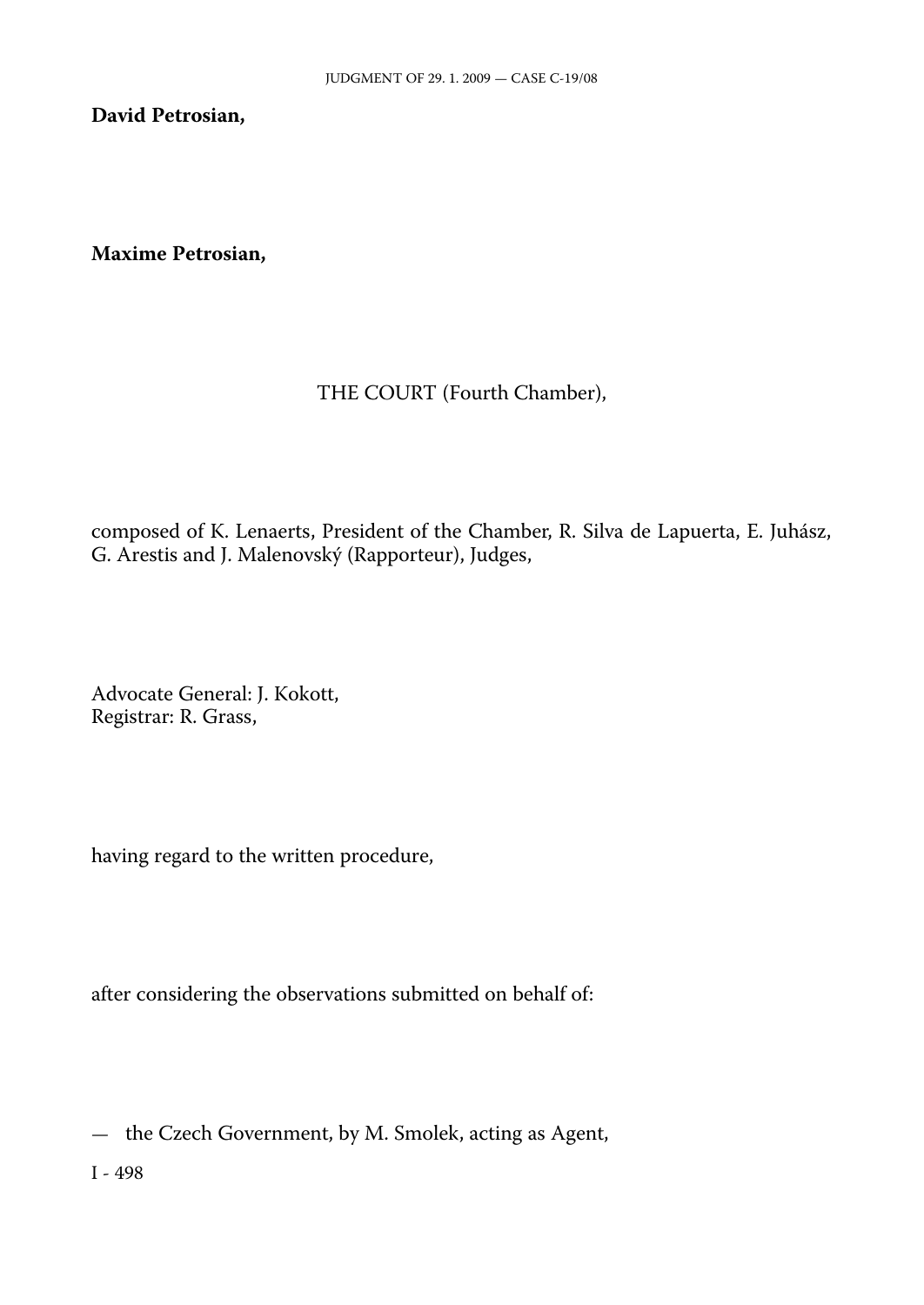- the Greek Government, by M. Michelogiannaki, acting as Agent,
- the Hungarian Government, by R. Somssich, J. Fazekas and K. Borvölgyi, acting as Agents,
- the Netherlands Government, by C. Wissels, acting as Agent,
- the Austrian Government, by E. Riedl, acting as Agent,
- the Polish Government, by M. Dowgielewicz, acting as Agent,
- the Finnish Government, by A. Guimaraes-Purokoski, acting as Agent,
- the Norwegian Government, by M. Emberland and S. Gudbrandsen, acting as Agents,
- the Commission of the European Communities, by M. Condou-Durande and J. Enegren, acting as Agents,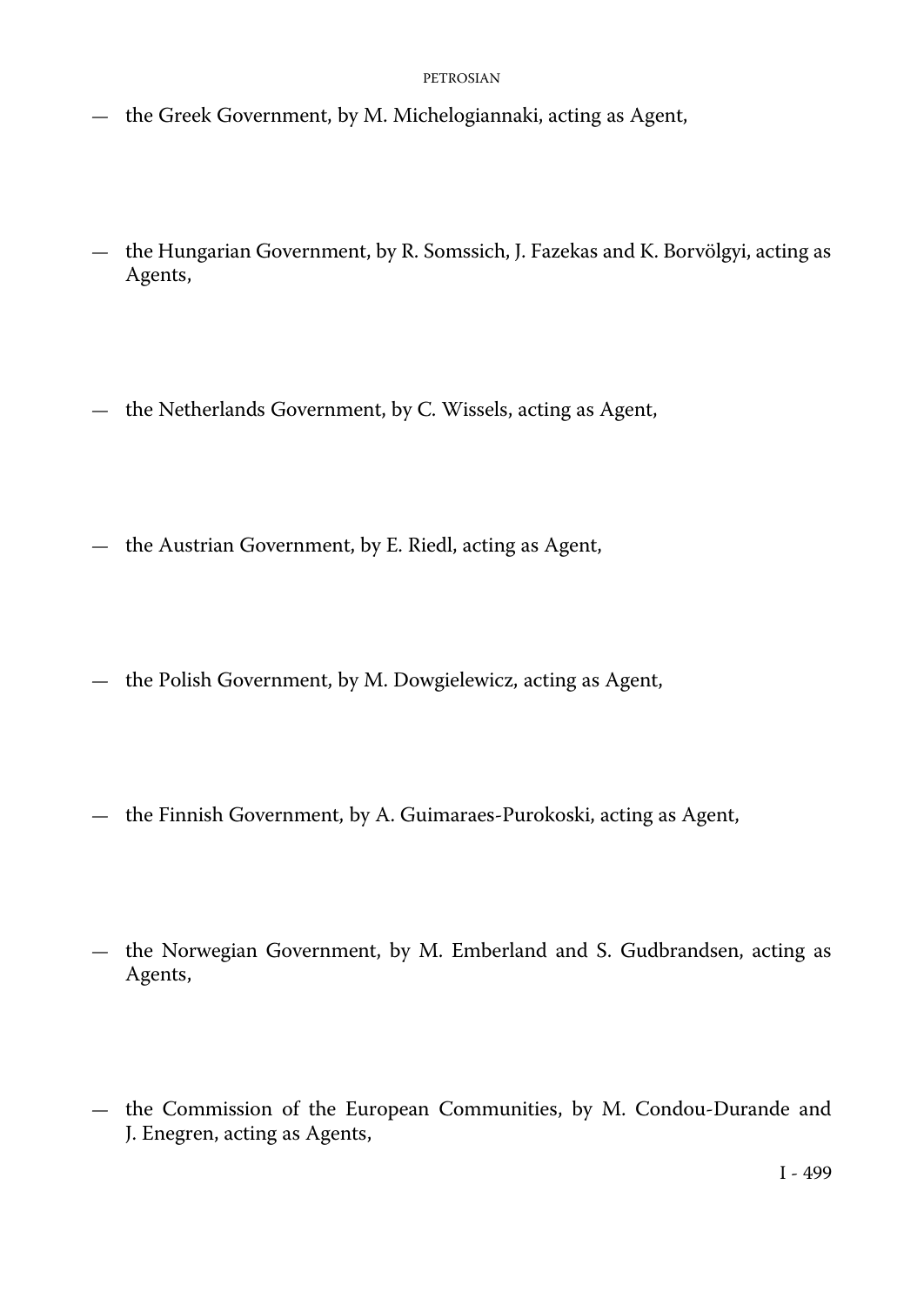having decided, after hearing the Advocate General, to proceed to judgment without an Opinion,

gives the following

# **Judgment**

<sup>1</sup> The reference for a preliminary ruling concerns the interpretation of Article  $20(1)(d)$ and Article 20(2) of Council Regulation (EC) No 343/2003 of 18 February 2003 establishing the criteria and mechanisms for determining the Member State responsible for examining an asylum application lodged in one of the Member States by a third-country national (OJ 2003 L 50, p. 1).

<sup>2</sup> The reference has been made in the course of proceedings between Mr and Mrs Petrosian and their three children ('the members of the Petrosian family'), who are Armenian nationals (except for Nelli Petrosian, who is a Ukrainian national), and the Migrationsverket (Swedish Immigration Board), which is responsible for matters relating to immigration and for examining their asylum applications, concerning that board's decision ordering their transfer to another Member State, where their initial asylum application had been refused.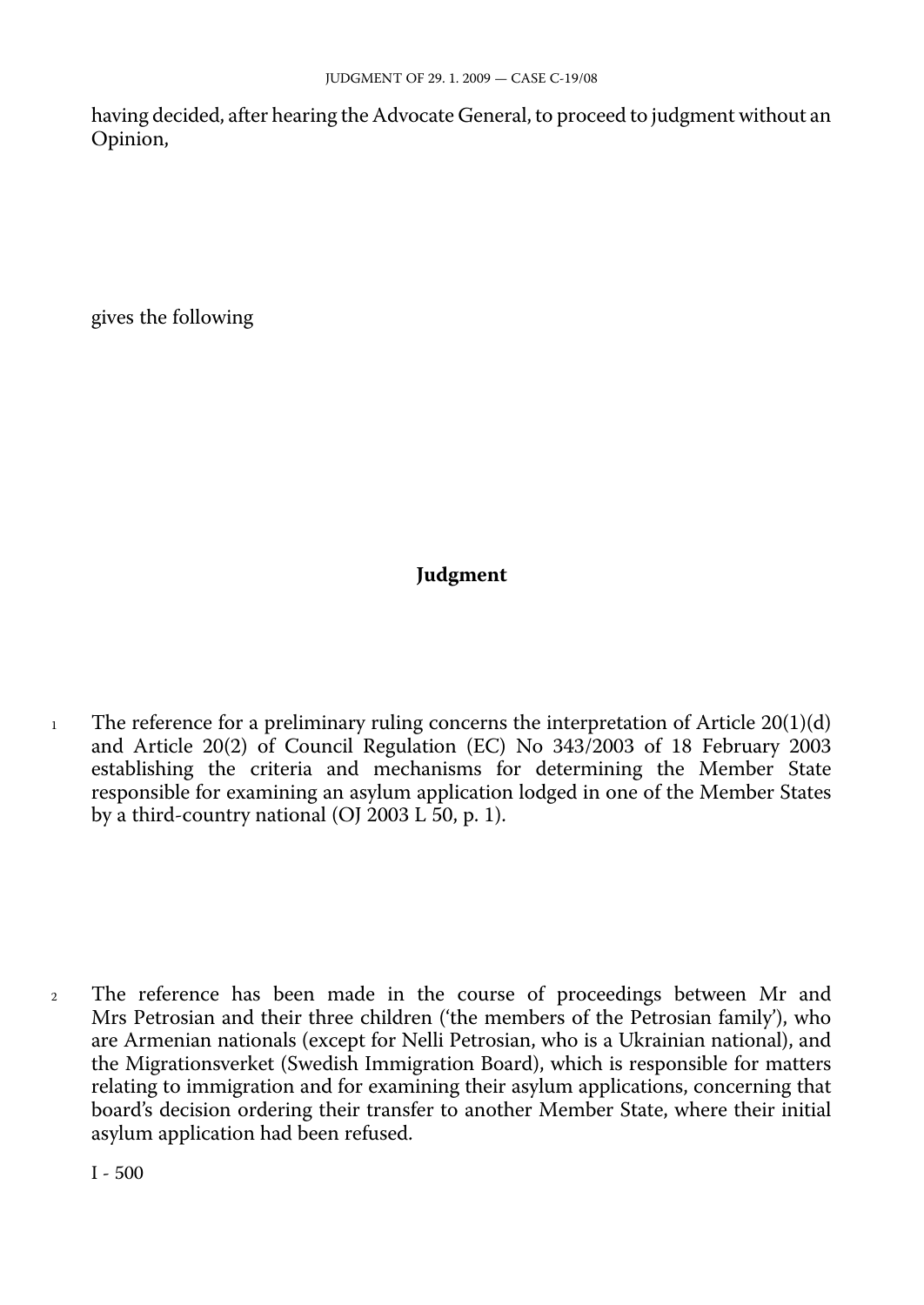## **Legal framework**

*Community legislation* 

3 The fourth recital in the preamble to Regulation No 343/2003 states:

'[A clear and workable method for determining the Member State responsible for the examination of an asylum application] should be based on objective, fair criteria both for the Member States and for the persons concerned. It should, in particular, make it possible to determine rapidly the Member State responsible, so as to guarantee effective access to the procedures for determining refugee status and not to compromise the objective of the rapid processing of asylum applications.'

4 The 15th recital in the preamble to the regulation reads as follows:

'The Regulation observes the fundamental rights and principles which are acknowledged in particular in the Charter of Fundamental Rights of the European Union [proclaimed at Nice on 7 December 2000 (OJ 2000 C 364, p. 1)]. In particular, it seeks to ensure full observance of the right to asylum guaranteed by Article 18.'

5 Article 1 of Regulation No 343/2003 provides:

'This Regulation lays down the criteria and mechanisms for determining the Member State responsible for examining an application for asylum lodged in one of the Member States by a third-country national.'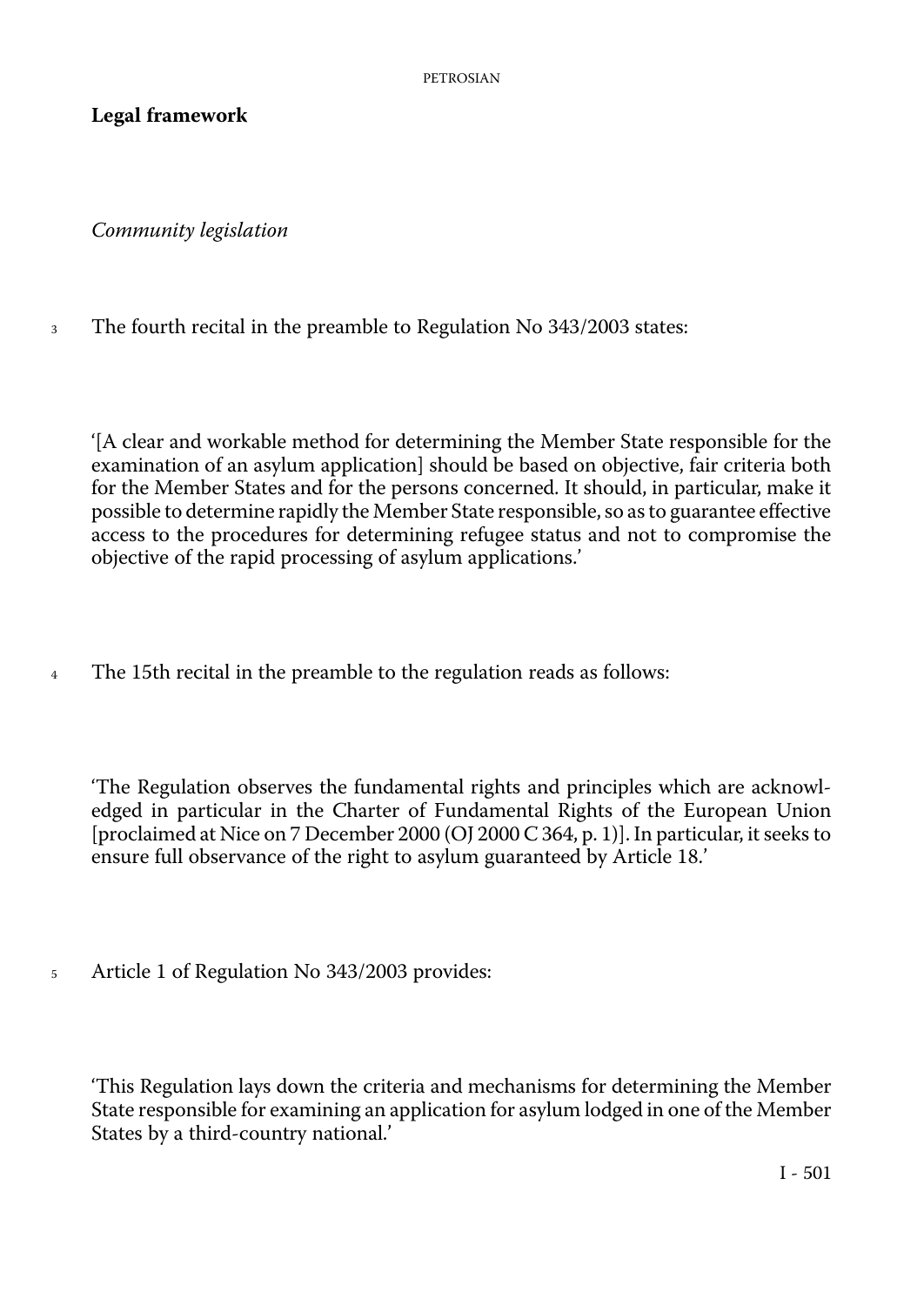6 Article 3(1) of that regulation provides:

> 'Member States shall examine the application of any third-country national who applies at the border or in their territory to any one of them for asylum. The application shall be examined by a single Member State, which shall be the one which the criteria set out in Chapter III indicate is responsible.'

7 Article 4 of that regulation states:

> '1. The process of determining the Member State responsible under this Regulation shall start as soon as an application for asylum is first lodged with a Member State.

> 5. An asylum seeker who is present in another Member State and there lodges an application for asylum after withdrawing his application during the process of determining the Member State responsible shall be taken back, under the conditions laid down in Article 20, by the Member State with which that application for asylum was lodged, with a view to completing the process of determining the Member State responsible for examining the application for asylum.

…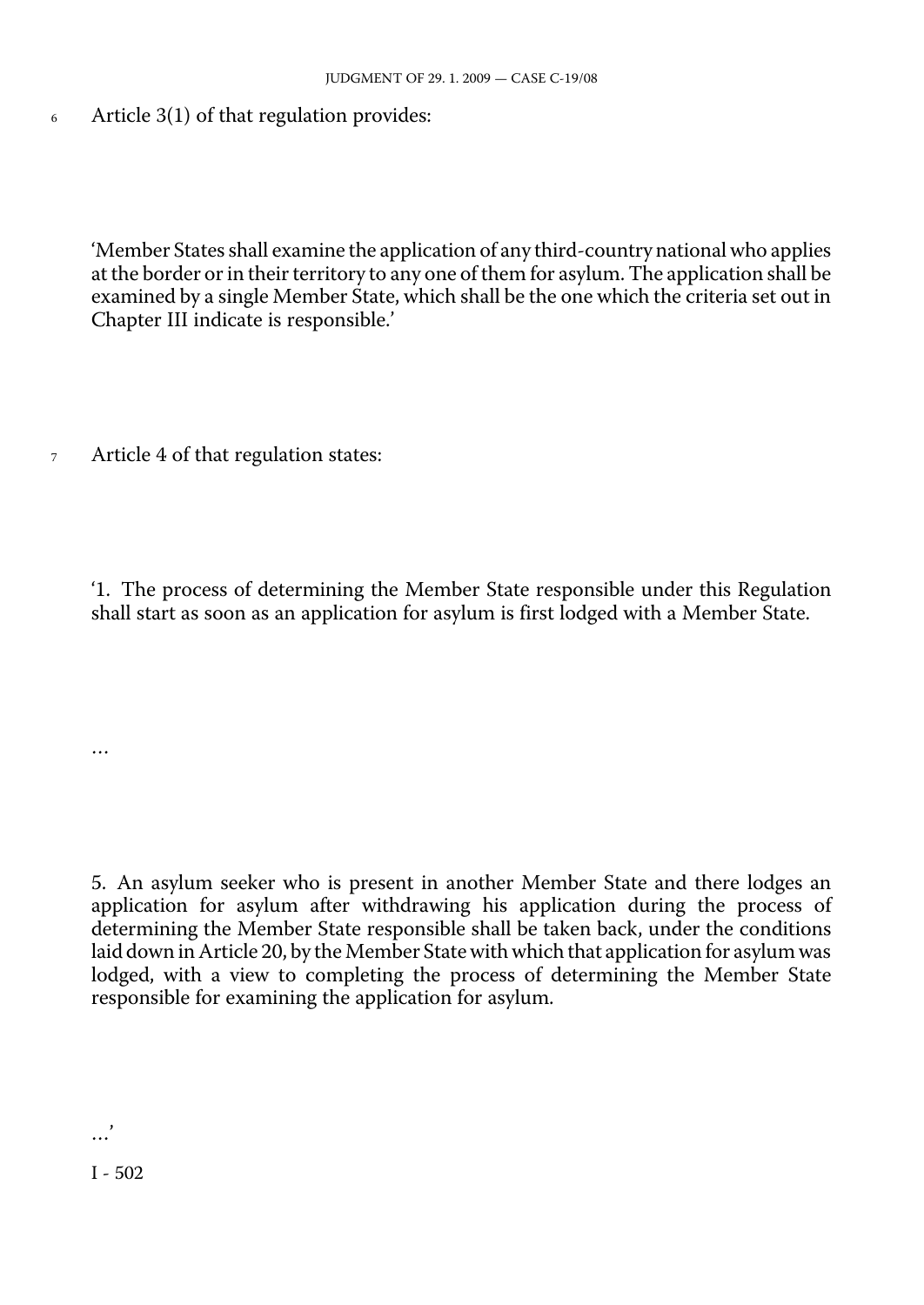8 In Chapter V of Regulation No 343/2003, concerning taking charge of and taking back asylum seekers, Article 16 is worded as follows:

'The Member State responsible for examining an application for asylum under this Regulation shall be obliged to:

(e) take back, under the conditions laid down in Article 20, a third-country national whose application it has rejected and who is in the territory of another Member State without permission.

…'.

…

<sup>9</sup> Article 20 of Regulation No 343/2003 provides:

'1. An asylum seeker shall be taken back in accordance with Article 4(5) and Article  $16(1)(c)$ , (d) and (e) as follows:

(a) the request for the applicant to be taken back must contain information enabling the requested Member State to check that it is responsible;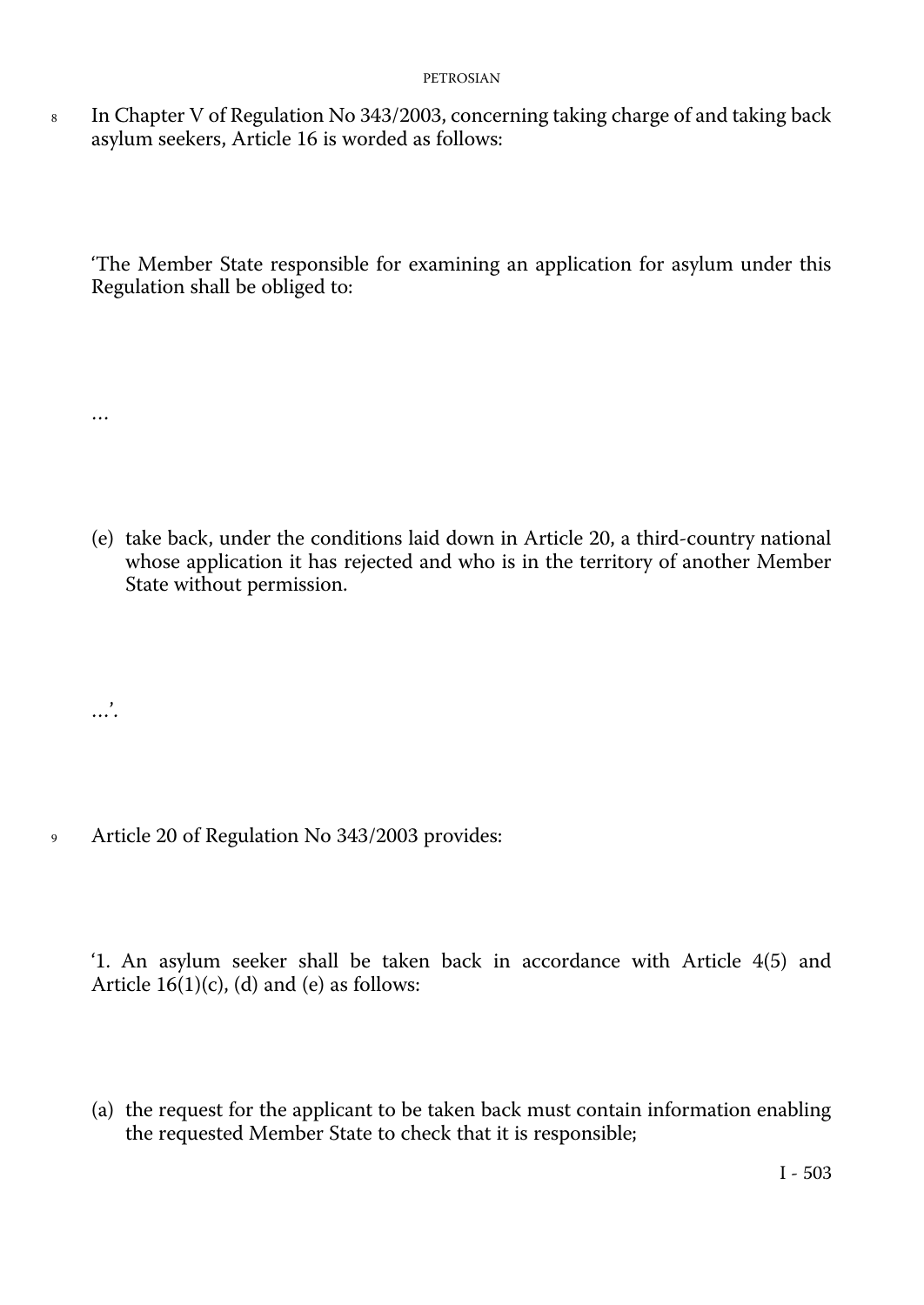(b) the Member State called upon to take back the applicant shall be obliged to make the necessary checks and reply to the request addressed to it as quickly as possible and under no circumstances exceeding a period of one month from the referral. When the request is based on data obtained from the Eurodac system, this timelimit is reduced to two weeks;

(c) where the requested Member State does not communicate its decision within the one-month period or the two-weeks period mentioned in subparagraph (b), it shall be considered to have agreed to take back the asylum seeker;

(d) a Member State which agrees to take back an asylum seeker shall be obliged to readmit that person to its territory. The transfer shall be carried out in accordance with the national law of the requesting Member State, after consultation between the Member States concerned, as soon as practically possible, and at the latest within six months of acceptance of the request that charge be taken by another Member State or of the decision on an appeal or review where there is a suspensive effect;

(e) the requesting Member State shall notify the asylum seeker of the decision concerning his being taken back by the Member State responsible. The decision shall set out the grounds on which it is based. It shall contain details of the timelimit on carrying out the transfer and shall, if necessary, contain information on the place and date at which the applicant should appear, if he is travelling to the Member State responsible by his own means. This decision may be subject to an appeal or a review. Appeal or review concerning this decision shall not suspend the implementation of the transfer except when the courts or competent bodies so decide in a case-by-case basis if the national legislation allows for this.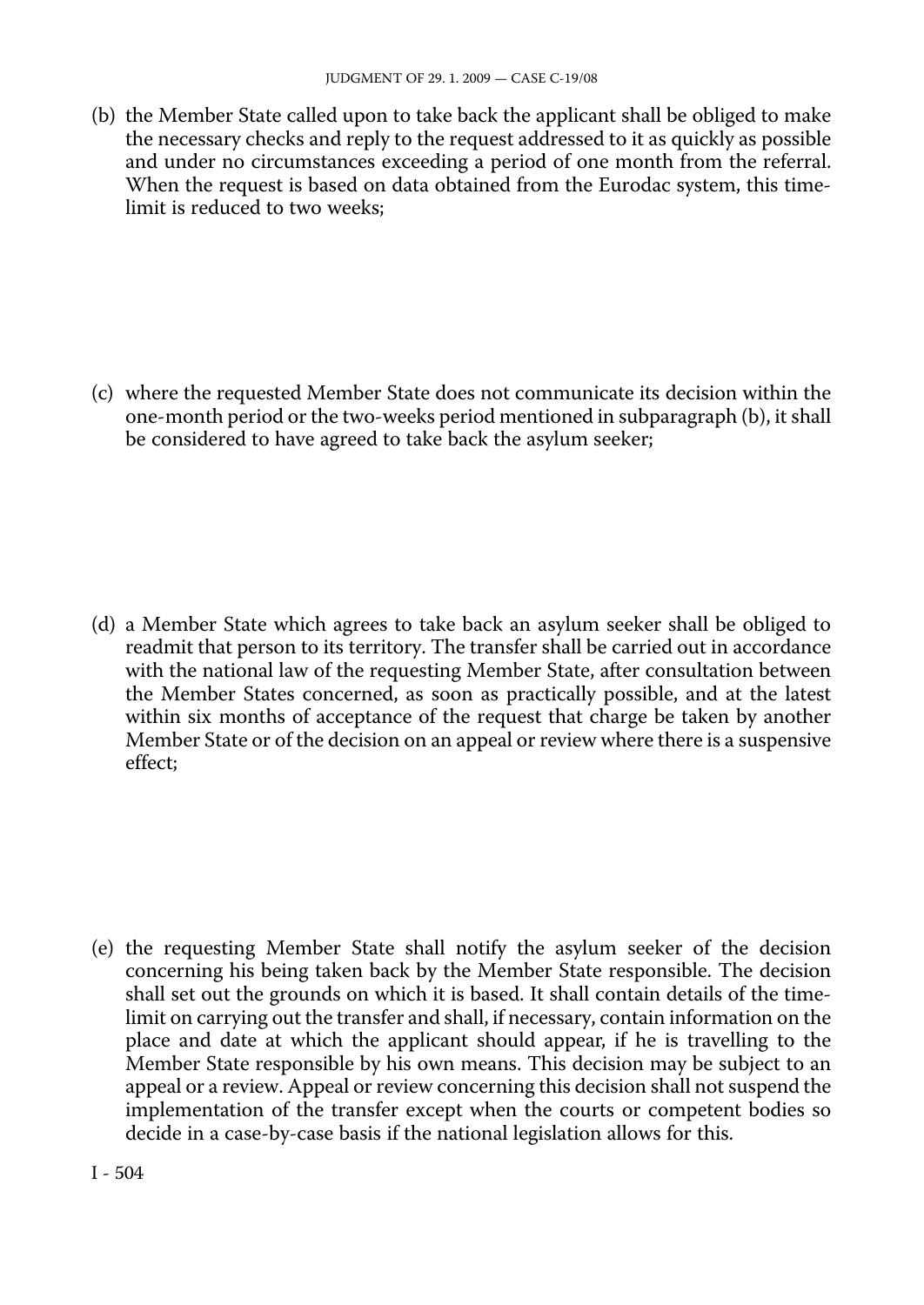If necessary, the asylum seeker shall be supplied by the requesting Member State with a laissez passer of the design adopted in accordance with the procedure referred to in Article 27(2).

The Member State responsible shall inform the requesting Member State, as appropriate, of the safe arrival of the asylum seeker or of the fact that he did not appear within the set time-limit.

2. Where the transfer does not take place within the six-months' time-limit, responsibility shall lie with the Member State in which the application for asylum was lodged. This time-limit may be extended up to a maximum of one year if the transfer or the examination of the application could not be carried out due to imprisonment of the asylum seeker or up to a maximum of 18 months if the asylum seeker absconds.

*National legislation* 

…'

Chapter 1, Paragraph 9, of Law 2005:716 on Aliens (utlänningslagen 2005:716) states that the provisions on deportation of asylum seekers laid down in that law also apply *mutatis mutandis* to decisions on transfer under Regulation No 343/2003. 10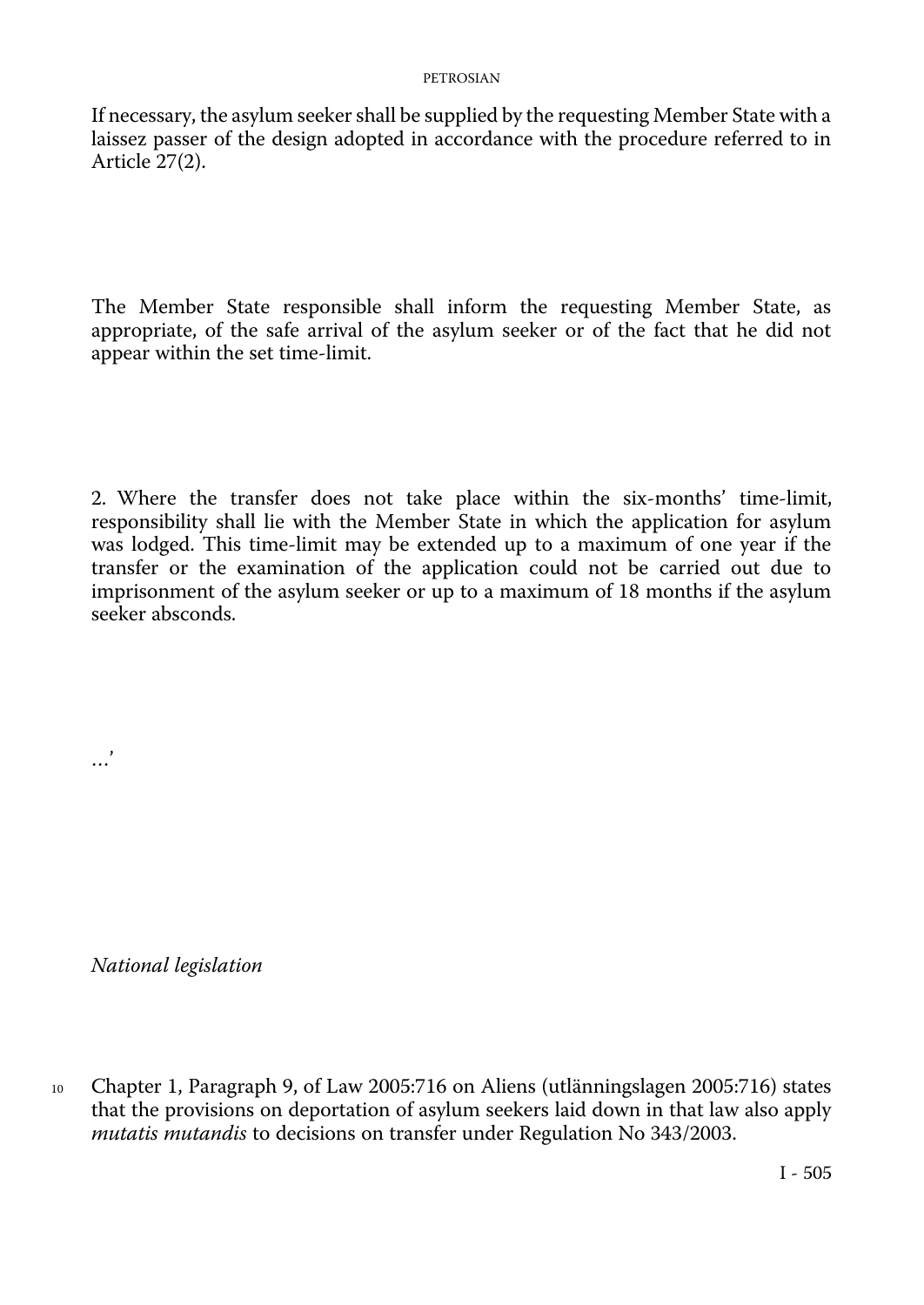- 11 Chapter 4, Paragraph 6, and Chapter 8, Paragraphs 4 and 7, of that law provide that decisions on granting of political refugee status and on deportation of asylum seekers are to be taken by the Migrationsverket.
- <sup>12</sup> Chapter 14, Paragraph 3, of that law provides that appeals against decisions of the Migrationsverket lie to a Migrationsdomstol (County Administrative Court ruling on immigration matters) if the decision involves, inter alia, deportation of an asylum seeker.
- <sup>13</sup> The first and third subparagraphs of Chapter 16, Paragraph 9, of that law provide that appeals against decisions of a Migrationsdomstol lie to the Migrationsöverdomstolen (Court of Appeal in immigration matters), against whose decisions there is no appeal.
- <sup>14</sup> Paragraph 28 of Law 1971:291 on administrative procedure (förvaltningsprocesslagen 1971:291) provides that courts which hear appeals can order that the decision under appeal, if it is immediately enforceable, is not to be enforced until further notice and, in any event, not until a ruling has been made on the merits of the case.

### **The dispute in the main proceedings and the question referred for a preliminary ruling**

On 22 March 2006 the members of the Petrosian family were in Sweden and applied for asylum there. 15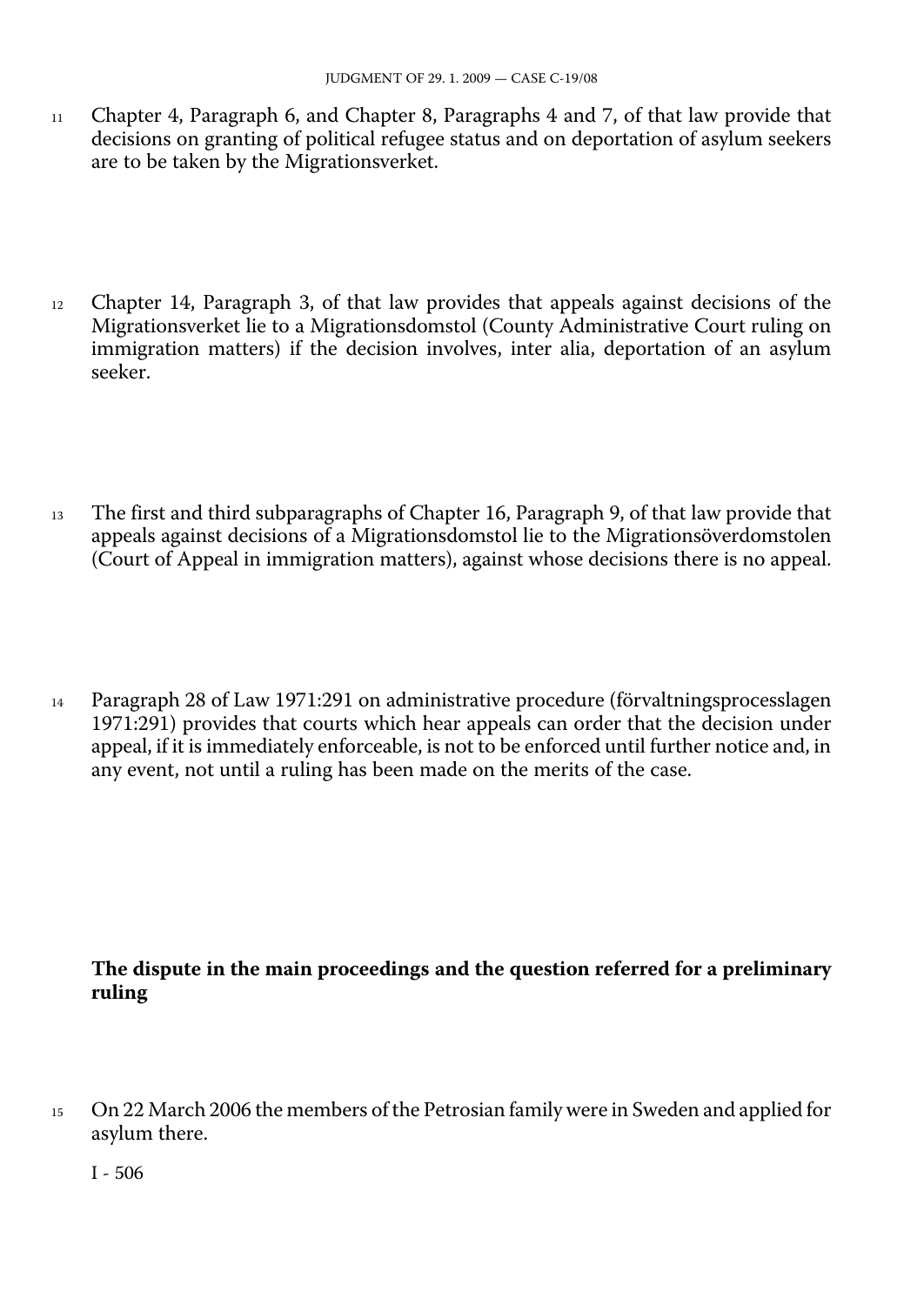<sup>16</sup> On examination of the family's application for asylum it became apparent that the family had earlier applied for asylum in, inter alia, France. The Migrationsverket therefore requested, on the basis of Article 16(1)(e) of Regulation No 343/2003, that the French authorities take the members of the Petrosian family back.

<sup>17</sup> The French authorities did not reply to the Migrationsverket's request within the period laid down in Article 20(1)(b) of Regulation No 343/2003, whereupon the Migrationsverket informed them that the French Republic, in accordance with Article  $20(1)(c)$  of that regulation, was deemed to have consented to take back the members of the Petrosian family.

<sup>18</sup> Subsequently, the French authorities confirmed to the Migrationsverket that they would take the family back. Against that background, the Migrationsverket decided on 1 August 2006 that the members of the Petrosian family should be transferred to France on the basis of Article 20(1)(d) and (e) of Regulation No 343/2003.

<sup>19</sup> The members of the Petrosian family appealed against the decision of the Migrationsverket to the Länsrätten i Skåne län, Migrationsdomstolen (Skåne County Administrative Court, ruling on immigration matters), and claimed that their application for asylum should be examined in Sweden.

<sup>20</sup> On 23 August 2006, that court decided to stay execution of the transfer of the members of the Petrosian family to France pending its final decision in the case or until it decided otherwise. It gave a final ruling in the case by its judgment of 8 May 2007, dismissing the appeal and ordering that the decision to suspend the transfer of the family to France should no longer apply.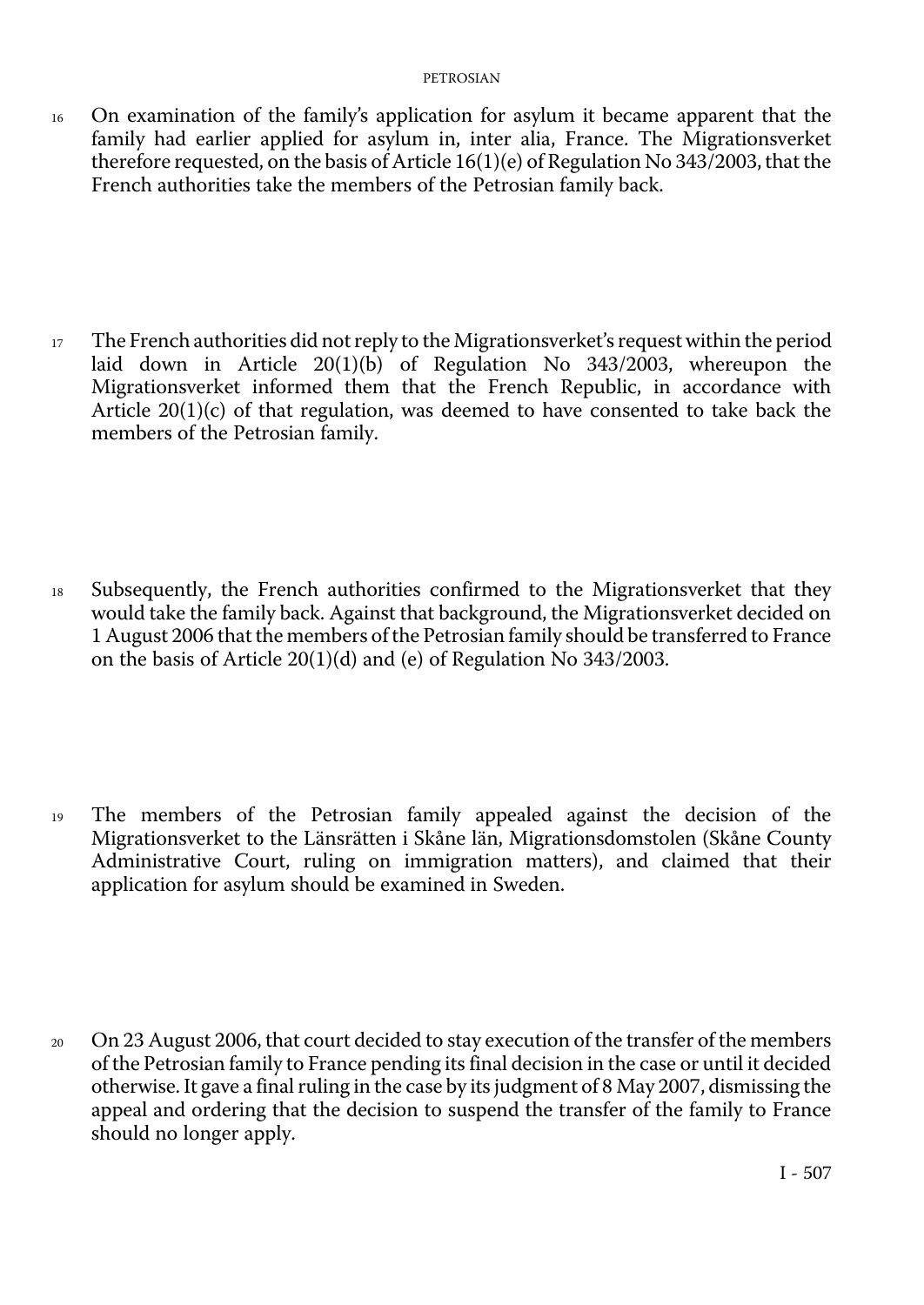21 The members of the Petrosian family appealed against the judgment of the Länsrätten i Skåne län, Migrationsdomstolen, to the Kammarätten i Stockholm, Migrationsöverdomstolen (Court of Appeal in immigration matters, Stockholm), and claimed that the decision for transfer to France should be annulled or, in the alternative, that the case should be referred back to the Länsrätten i Skåne län, on grounds of procedural error.

<sup>22</sup> On 10 May 2007 the Kammarrätten i Stockholm, Migrationsöverdomstolen, decided to stay execution of the transfer to France pending its final decision in the case or until it decided otherwise.

<sup>23</sup> On 16 May 2007 that court gave a final ruling in the case, setting aside the judgment of the Länsrätten i Skåne län, Migrationsdomstolen, and referring the case back to it, on grounds of procedural error relating to the composition of the bench which gave judgment in the case. The Kammarrätten i Stockholm, Migrationsöverdomstolen, further ordered that the decision to transfer the Petrosian family to France was not to be carried out before the Länsrätten i Skåne län, Migrationsdomstolen, had given final judgment on the merits of the case or ordered otherwise.

<sup>24</sup> The Länsrätten i Skåne län, Migrationsdomstolen, gave a fresh ruling in the case on 29 June 2007, by which it annulled the decision of the Migrationsverket ordering the transfer of the members of the Petrosian family to France and referred the case back to the Migrationsverket for reassessment. In its reasons for judgment, the Länsrätten i Skåne län, Migrationsdomstolen, referred to a leading judgment of the Kammarrätten i Stockholm, Migrationsöverdomstolen, of 14 May 2007, in which the latter held that Article 20(1)(d) of Regulation No 343/2003, under which transfer is to be carried out at the latest within six months of acceptance of the request that charge be taken by another Member State or of the decision on an appeal or review where there is a suspensive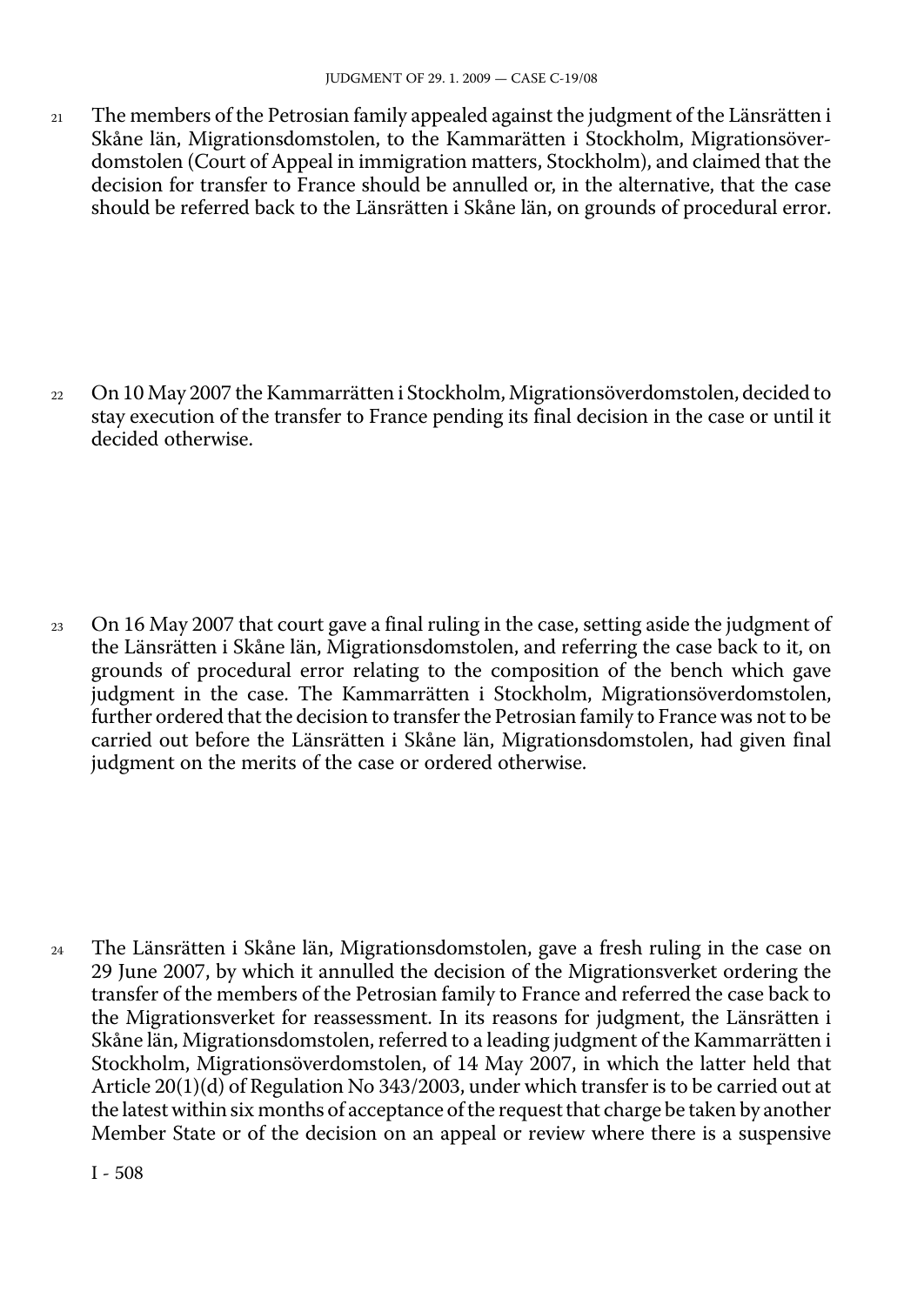effect, is to be interpreted as meaning that the period for implementing the transfer is to run from the day of the decision provisionally to suspend execution.

- <sup>25</sup> The Länsrätten i Skåne län, Migrationsdomstolen, decided on 23 August 2006 to suspend execution of the decision, which meant that the time-limit for execution of the transfer expired, in its view, on 24 February 2007, from which date (i) responsibility for examining the applications for asylum of the members of the Petrosian family lay once more with the Kingdom of Sweden pursuant to Article 20(2) of Regulation No 343/2003; and (ii) the persons concerned could no longer be transferred to France.
- <sup>26</sup> The Migrationsverket appealed against the judgment of the Länsrätten i Skåne län, Migrationsdomstolen, before the Kammarrätten i Stockholm, Migrationsöverdomstolen, on 9 July 2007. It argued before that court that, following the adoption of a suspensive decision, the period for implementation of the transfer was suspended, with the result that it would run for six months as from the date the suspended decision would once again be enforceable.
- <sup>27</sup> In those circumstances, the Kammarrätten i Stockholm, Migrationsöverdomstolen, decided to stay the proceedings and to refer the following question to the Court for a preliminary ruling:

<sup>&#</sup>x27;Are Article 20(1)(d) and Article 20(2) of  $\ldots$  Regulation No 343/2003  $\ldots$  to be interpreted as meaning that responsibility for the examination of an application for asylum passes to the Member State where the application was lodged if the transfer is not carried out within six months after a temporary decision has been made to suspend the transfer and irrespective of when the final decision is made on whether the transfer is to be carried out?'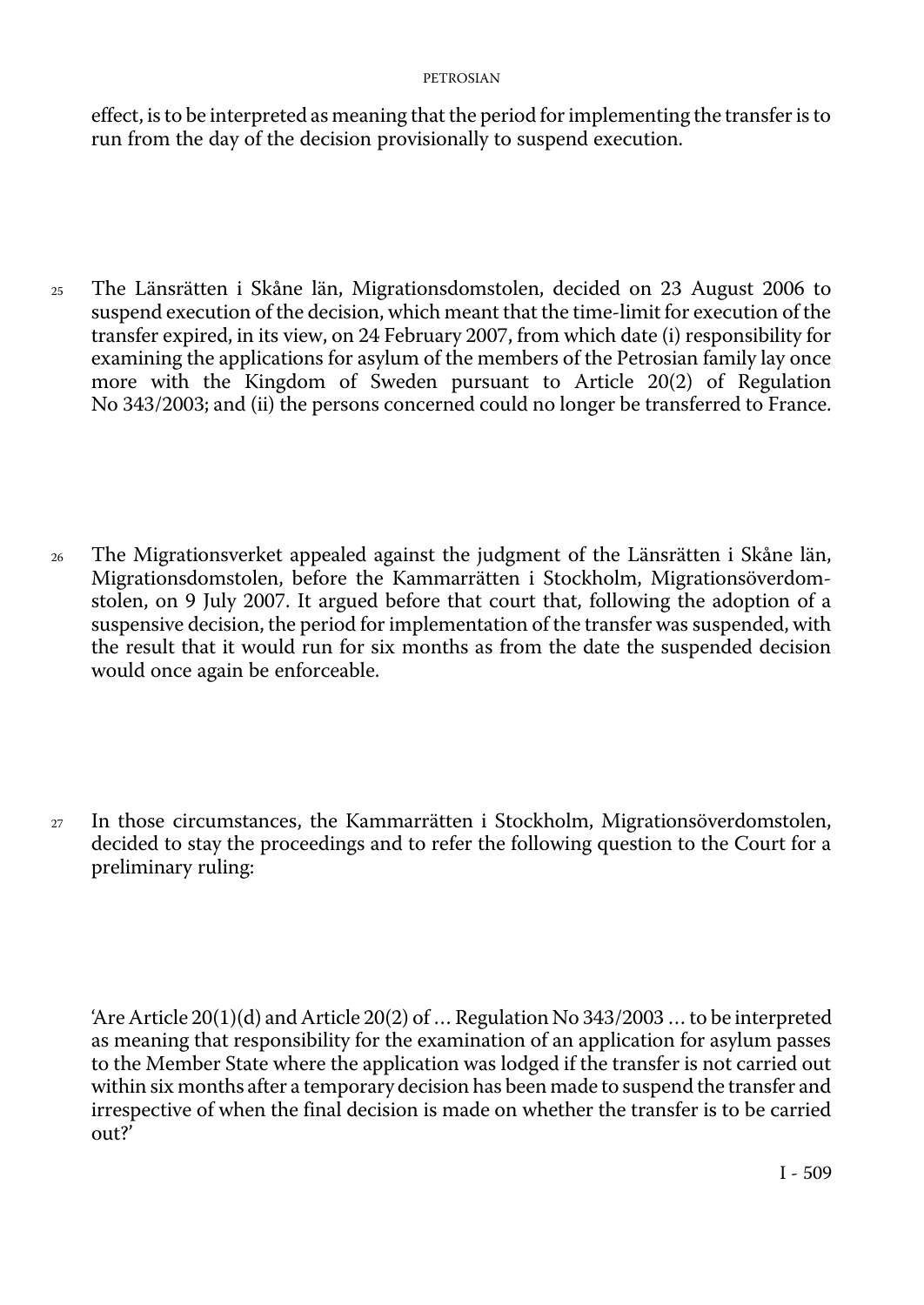### **The question referred for a preliminary ruling**

 $28$  By its question, the national court asks, essentially, whether Article 20(1)(d) and Article 20(2) of Regulation No 343/2003 are to be interpreted as meaning that, where, in the context of a procedure to transfer an asylum seeker, the legislation of the requesting Member State provides for suspensive effect of an appeal, the period for implementation of the transfer begins to run as from the time of the provisional judicial decision suspending the implementation of the transfer procedure, or only as from the time of the judicial decision which rules on the merits of the procedure and which is no longer such as to prevent the implementation from taking place.

*Observations submitted to the Court* 

- <sup>29</sup> The eight governments which have submitted written observations in the present case, as well as the Commission of the European Communities, take the view that Article 20(1)(d) and Article 20(2) of Regulation No 343/2003 are to be interpreted as meaning that, where an appeal against a transfer decision has suspensive effect, the sixmonth period during which that transfer must take place begins to run only as from the time of the decision on the merits of the appeal and not as from the time of the decision ordering that the transfer be suspended.
- <sup>30</sup> According to those governments and the Commission, it is clear from the *travaux préparatoires* for Regulation No 343/2003 that the Community legislature intended to establish a scheme under which transfers would not be carried out until a decision had been given on the merits of the appeal. Otherwise, the competent courts and authorities would be bound by a maximum time-limit for ruling on appeals relating to transfer decisions, a matter which the Community legislature may not regulate. Moreover, the assessment of individual situations under that regulation calls for complex examinations and assessments which are difficult to complete within six months.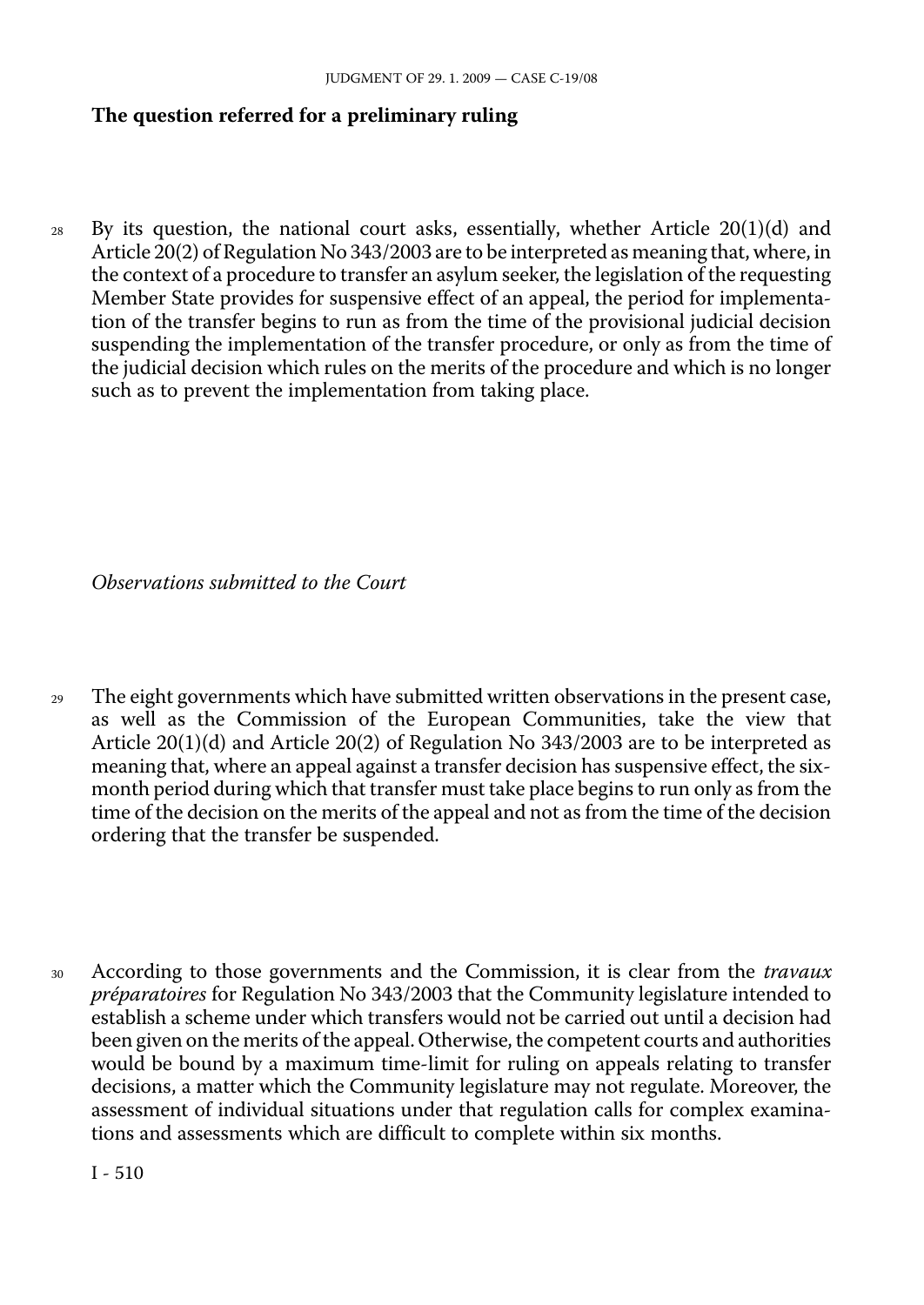31 A number of the governments add that, from a practical point of view, requiring national courts to rule within six months would encourage asylum seekers to abuse the appeals process because, in the Member States where those courts are overburdened with cases, the time-limit would frequently be exceeded, with the result that the requesting Member State would automatically become the Member State responsible for the asylum application.

*Reply of the Court* 

- $32$  Under Article 20(1)(d) of Regulation No 343/2003, the transfer of an asylum seeker to the Member State which is required to take him back is to be carried out as soon as practically possible, and at the latest within six months of acceptance of the request that charge be taken by another Member State or of the decision on an appeal or review where there is suspensive effect. Under Article 20(2), where the transfer does not take place within the six-month time-limit, responsibility is to lie with the Member State in which the application for asylum was lodged.
- <sup>33</sup> It is not evident from the actual wording of those provisions whether the period for implementation of the transfer begins to run as from the time of the provisional judicial decision suspending the implementation of the transfer procedure, or only as from the time of the judicial decision ruling on the merits of that procedure.
- <sup>34</sup> It must be borne in mind however that, according to settled case-law, in interpreting a provision of Community law it is necessary to consider not only its wording, but also the context in which it occurs and the objective pursued by the rules of which it is part (see, inter alia, Case C-301/98 *KVS International* [2000] ECR I-3583, paragraph 21, and Case C-300/05 *ZVK* [2006] ECR I-11169, paragraph 15).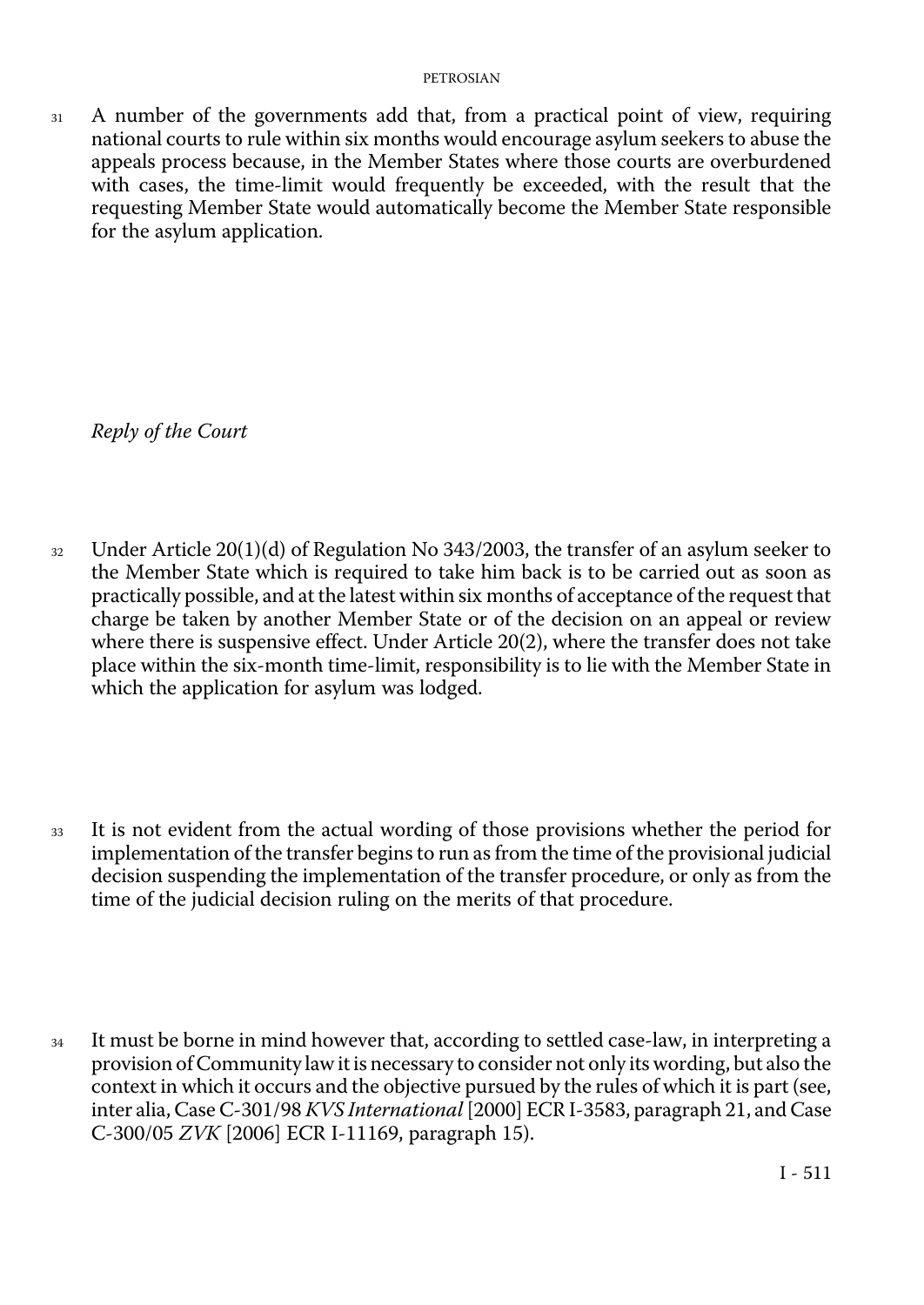35 Under Article 20(1)(d) of Regulation No 343/2003, read together with Article 20(1)(c), three events are liable to trigger the six-month period allowed to the requesting Member State within which to carry out the transfer of the asylum seeker, depending on the circumstances: (i) the decision of the requested Member State to agree to take the asylum seeker back; (ii) the expiry of the one-month period where the requested Member State does not communicate its decision on the requesting Member State's request to take the asylum seeker back; and (iii) the appeal or review decision where it has suspensive effect in the requesting Member State.

<sup>36</sup> Those three events must be examined according to whether the legislation of the requesting Member State makes provision for appeals to have suspensive effect, having regard to the objective underlying the time-limit for implementation of the transfer provided for in Regulation No 343/2003.

<sup>37</sup> In that regard a distinction must be drawn between two situations.

 $38$  In the first situation, it follows from the wording of Article 20(1)(d) of Regulation No 343/2003 that, where there is no provision for an appeal to have suspensive effect, the period for implementation of the transfer starts to run as from the time of the decision, explicit or presumed, by which the requested Member State agrees to take back the person concerned, irrespective of the uncertainties surrounding the appeal against the decision ordering his transfer which the asylum seeker may have lodged before the courts of the requesting Member State.

<sup>39</sup> In that case only the practical details of the implementation of the transfer remain to be determined, including setting the date thereof.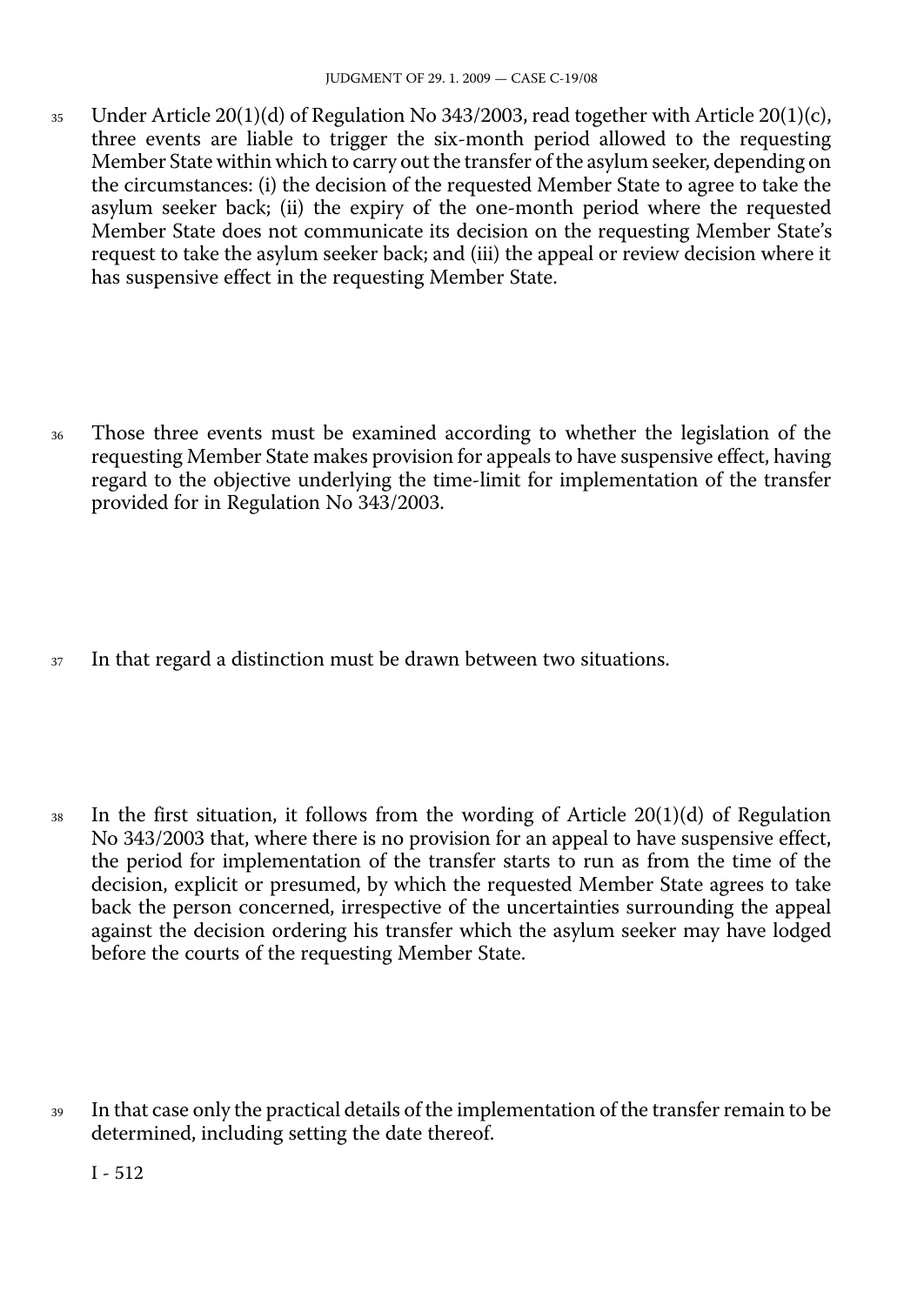- $40$  It is in that context that Article 20(1)(d) of Regulation No 343/2003 allows the requesting Member State six months in which to carry out the transfer. Thus, in view of the practical complexities and organisational difficulties associated with implementing the transfer, the purpose of that period is to allow the two Member States concerned to collaborate with a view to carrying out the transfer and, in particular, the requesting Member State to determine the practical details for implementing the transfer, which is carried out in accordance with that State's legislation.
- <sup>41</sup> It is, moreover, evident from the explanatory memorandum annexed to the Proposal for a Council Regulation establishing the criteria and mechanisms for determining the Member State responsible for examining an asylum application lodged in one of the Member States by a third-country national, presented by the Commission on 26 July 2001 (COM(2001) 447 final, p. 5 and pp. 19-20) that it was precisely in order to take account of the practical difficulties encountered by the Member States in carrying out transfers that the Commission proposed extending the period during which the transfer is to be carried out. That period, set at one month in the Convention determining the State responsible for examining applications for asylum lodged in one of the Member States of the European Communities, signed in Dublin on 15 June 1990 (OJ 1997 C 254, p. 1), which was replaced by Regulation No 343/2003, was subsequently increased to six months in Article  $20(1)(d)$  of that regulation, in accordance with that regulation proposal.

- <sup>42</sup> In the second situation, where the requesting Member State provides for an appeal which may have suspensive effect and the court of that Member State gives its decision such effect, Article  $20(1)(d)$  of Regulation No 343/2003 provides that the period for transfer starts to run as from the time of the 'decision on an appeal or review'.
- <sup>43</sup> In that second situation, although the point in time where the period for transfer starts to run is different from that laid down for the first situation referred to above, the fact remains that each of the two Member States concerned is confronted with the same practical difficulties in organising the transfer and should thus have the same six-month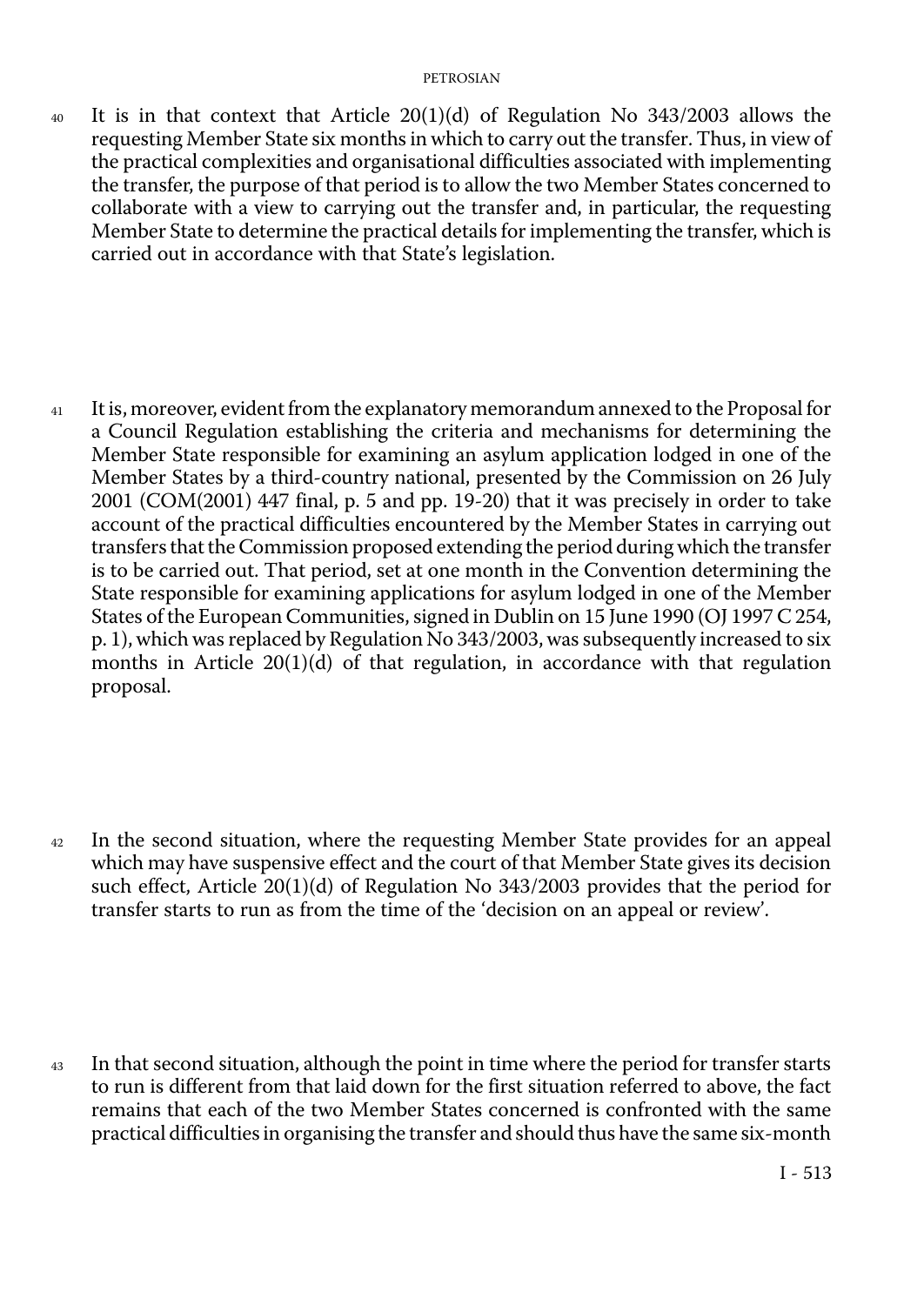period in which to carry out that transfer. There is in fact nothing in the wording of Article 20(1)(d) of Regulation No 343/2003 to suggest that the Community legislature intended to treat those two situations differently.

<sup>44</sup> It follows that, in the second situation, in the light of the objective pursued by setting a period for the Member States, the start of that period should be determined in such a manner as to allow the Member States, as in the first situation, a six-month period which they are deemed to require in full in order to determine the practical details for carrying out the transfer.

<sup>45</sup> Accordingly, the period for carrying out the transfer may begin to run only as from the time the future implementation of the transfer is, in principle, agreed upon and certain, and only the practical details remain to be determined. Such implementation cannot be regarded as being certain, however, if a court of the requesting Member State which is hearing an appeal has not yet ruled on the merits of the appeal but has merely ruled on an application for suspension of the operation of the contested decision.

<sup>46</sup> It follows that, in the second situation referred to above, in order to ensure the effectiveness of Article 20(1)(d) of Regulation No 343/2003 laying down the period for implementation of the transfer, that period must begin to run not as from the time of the provisional judicial decision suspending the implementation of the transfer procedure, but only as from the time of the judicial decision which rules on the merits of the procedure and which is no longer such as to prevent its implementation.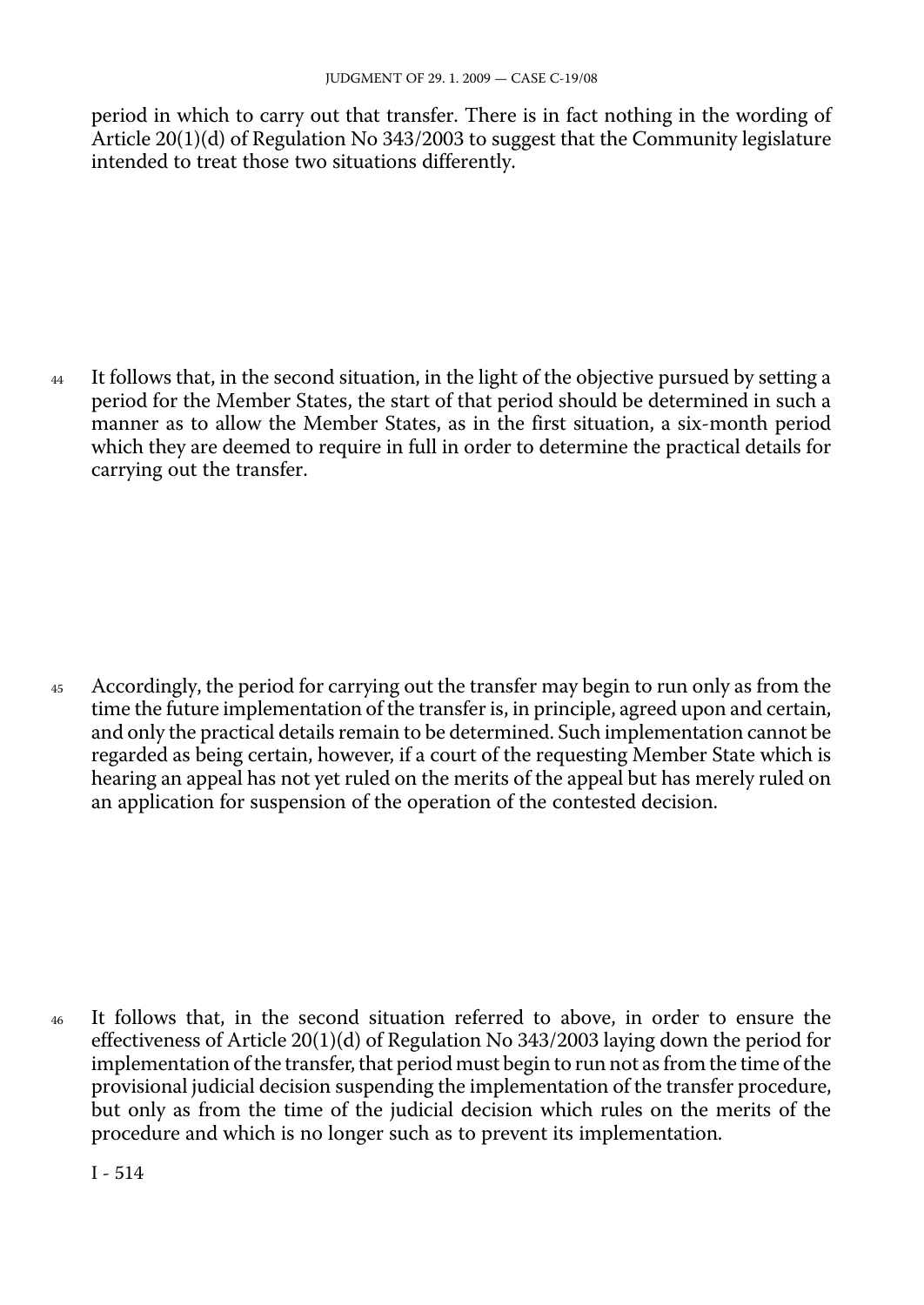47 This finding is supported by two other sets of considerations, the first concerning observance of the judicial protection guaranteed by a Member State, the second concerning observance of the principle of procedural autonomy of the Member States.

<sup>48</sup> In the first place, it is clear that the Community legislature did not intend that the judicial protection guaranteed by the Member States whose courts may suspend the implementation of a transfer decision, thus enabling asylum seekers duly to challenge decisions taken in respect of them, should be sacrificed to the requirement of expedition in processing asylum applications.

<sup>49</sup> Those Member States which wished to introduce appeal remedies liable to lead to decisions having suspensive effect in the context of transfer procedures may not, for the sake of meeting the requirement of expedition, be placed in a less favourable situation than those Member States which did not deem it necessary to do so.

<sup>50</sup> Thus, a Member State which, in the context of transfer procedures, has decided to introduce various appeal remedies, including ones having suspensive effect, and for that reason had the time available to it to proceed with deportation of the asylum seeker reduced by the amount of time necessary for the domestic courts to rule on the merits of the case, would be placed in an awkward position, since, if it is unable to organise the transfer of the asylum seeker within the very brief period between the judicial decision on the merits of the case and the expiry of the time-limit for implementation of the transfer, it runs the risk, pursuant to Article 20(2) of Regulation No 343/2003 — under which the acceptance of its responsibility by the requested Member States lapses once the time-limit for implementation of the transfer has expired — of becoming definitively the Member State responsible for processing the asylum application.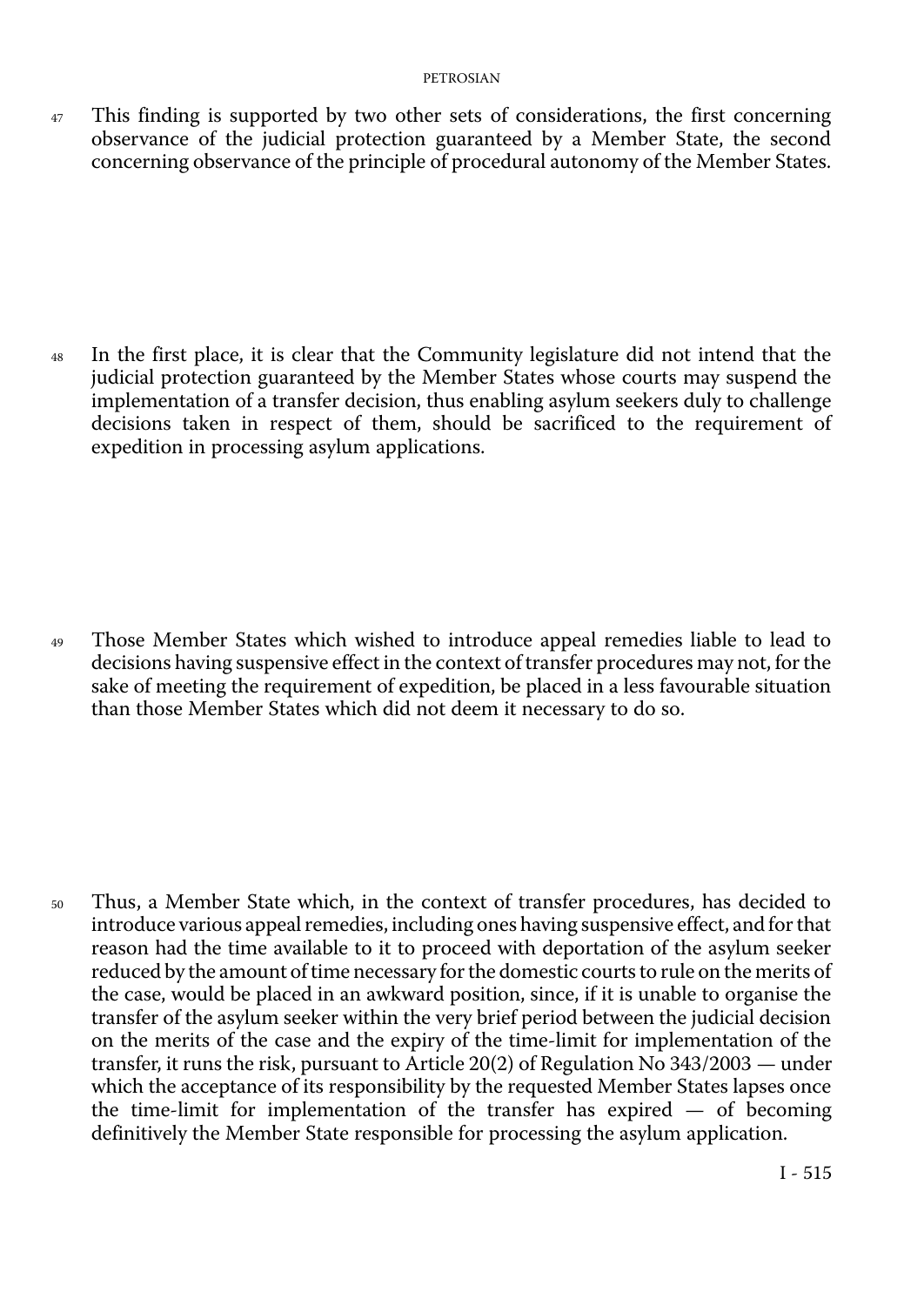51 It follows that an interpretation of Article 20(1)(d) of Regulation No 343/2003, laying down the starting point for calculating the period granted to the requesting Member State for proceeding with the transfer of an asylum applicant, cannot lead to a finding that, for the sake of observing Community law, the requesting State must disregard the suspensive effect of a provisional judicial decision taken in the context of an appeal capable of having such effect, which it nevertheless wished to introduce into its domestic law.

52 Regarding, secondly, observance of the principle of procedural autonomy of the Member States, the Court notes that, if the interpretation of Article 20(1)(d) of Regulation No 343/2003 to the effect that the period for implementation of the transfer begins to run as from the time of the provisional decision having suspensive effect were to prevail, a national court wishing to reconcile compliance with the time-limit with compliance with a provisional judicial decision having suspensive effect would be placed in the position of having to rule on the merits of the transfer procedure before expiry of that time-limit by a decision which may, owing to lack of sufficient time granted to the courts, have been unable to take satisfactory account of the complex nature of the proceedings. As rightly pointed out by some of the governments and the Commission in their observations submitted to the Court, such an interpretation would run counter to that principle, as upheld in the case-law of the Community Courts (see, to that effect, Case C-13/01 *Safalero* [2003] ECR I-8679, paragraph 49, and Case C-432/05 *Unibet* [2007] ECR I-2271, paragraph 39).

53 In the light of the foregoing considerations, the answer to the question referred is that Article 20(1)(d) and Article 20(2) of Regulation No 343/2003 are to be interpreted as meaning that, where the legislation of the requesting Member State provides for suspensive effect of an appeal, the period for implementation of the transfer begins to run, not as from the time of the provisional judicial decision suspending the implementation of the transfer procedure, but only as from the time of the judicial decision which rules on the merits of the procedure and which is no longer such as to prevent its implementation.